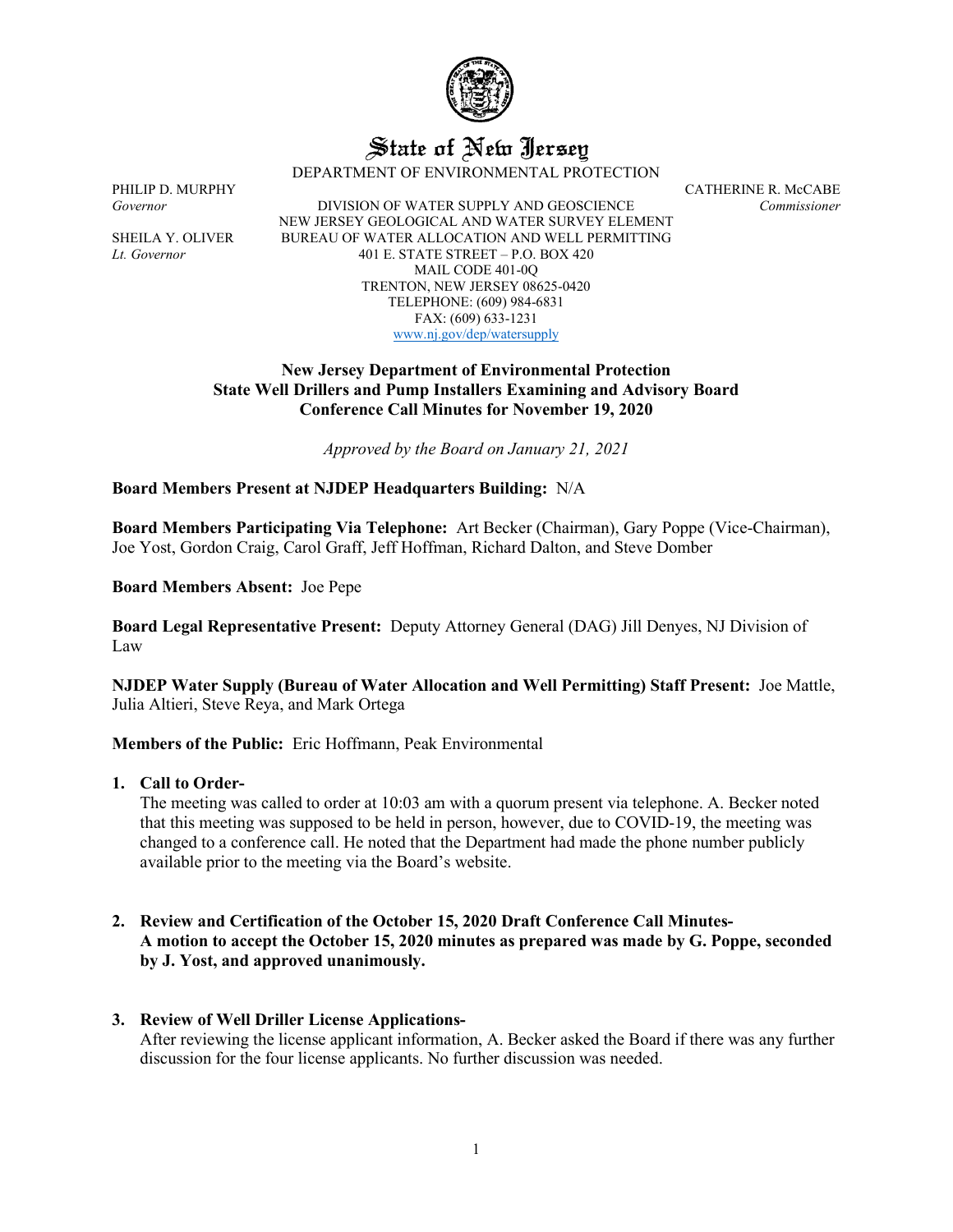**A motion to approve three Environmental Resource and Geotechnical (ERG) and one Pump Installer license applicants for licensure was made by G. Craig, seconded by C. Graff, and approved unanimously.**

| <b>License Type</b>   | <b>Applicant Name</b>              | <b>Employer</b>                             |
|-----------------------|------------------------------------|---------------------------------------------|
| <b>ERG</b>            | Kenneth Friedrich                  | <b>Environmental Probing Investigations</b> |
| <b>Pump Installer</b> | Vincent LoVacco                    | D'Agostino Well                             |
| <b>ERG</b>            | <b>Anthony Convery</b>             | Parratt-Wolff, Inc.                         |
| <b>ERG</b>            | Ryan Patrick McCormack   GSE, Inc. |                                             |

## **4. Letters for Continuing Education Point (CEP) Deadline Extension/License Reinstatement-***Mr. Dennis Gaughan*

A. Becker reminded the Board members that they had initially discussed Mr. Gaughan's case during the October 15, 2020 meeting. The Board was waiting for additional information to be presented before they could determine whether to grant Mr. Gaughan an extension for his license. S. Reya said that he had spoken with Mr. Gaughan twice since the October meeting, but has not yet received the follow-up information that the Board requested.

## *Mr. Leonard Stone*

S. Reya informed the Board that Mr. Stone failed to meet the CEP deadline of March 31, 2020 and submitted a letter asking for the Board to consider his late credits. He added that the Department was contacted by his office in September to discuss how Mr. Stone had been busy and had tried to take the OSHA 8 Hour Refresher course in March 2020, but he did not complete it until September 2020.

A. Becker had asked the Board if any discussion was needed based on Mr. Stone's letter and S. Reya's synopsis. No further discussion was needed. A. Becker and the rest of the Board members agreed that since Mr. Stone did not meet the CEP requirement then no further action was needed from the Board. Board members noted that there was no legitimate reason for why he was unable to complete an 8-hour class by the deadline and requested leniency several months after his license lapsed. A. Becker asked for S. Reya to contact Mr. Stone and let him know that the Board would not grant his request for extension.

# **5. Discussion of Course Content and Criteria for Evaluation of Whether CEPs may be Awarded for a Proposed Course-**

A. Becker began by discussing the background of the topic. Over the last several meetings, Board members had failed to reach a consensus about courses which are business-related. Some Board members believe that business courses are very important to the growth of well drillers and pump installers. Other Board members believe that while important, the well rule does not indicate that business courses are acceptable content for meeting CEP requirements specific to NJ well drillers and pump installers.

G. Craig suggested that the Board add business courses as a third category and that licensees be able to earn up to four points in this category. There was some discussion about having this be an elective category with a maximum of four points per cycle. S. Reya discussed the Department's logistical concerns with having business courses be an elective category.

A. Becker asked R. Dalton what his main concern is with business-related courses. R. Dalton said that it concerned him that a licensee could obtain only business and safety courses and not take any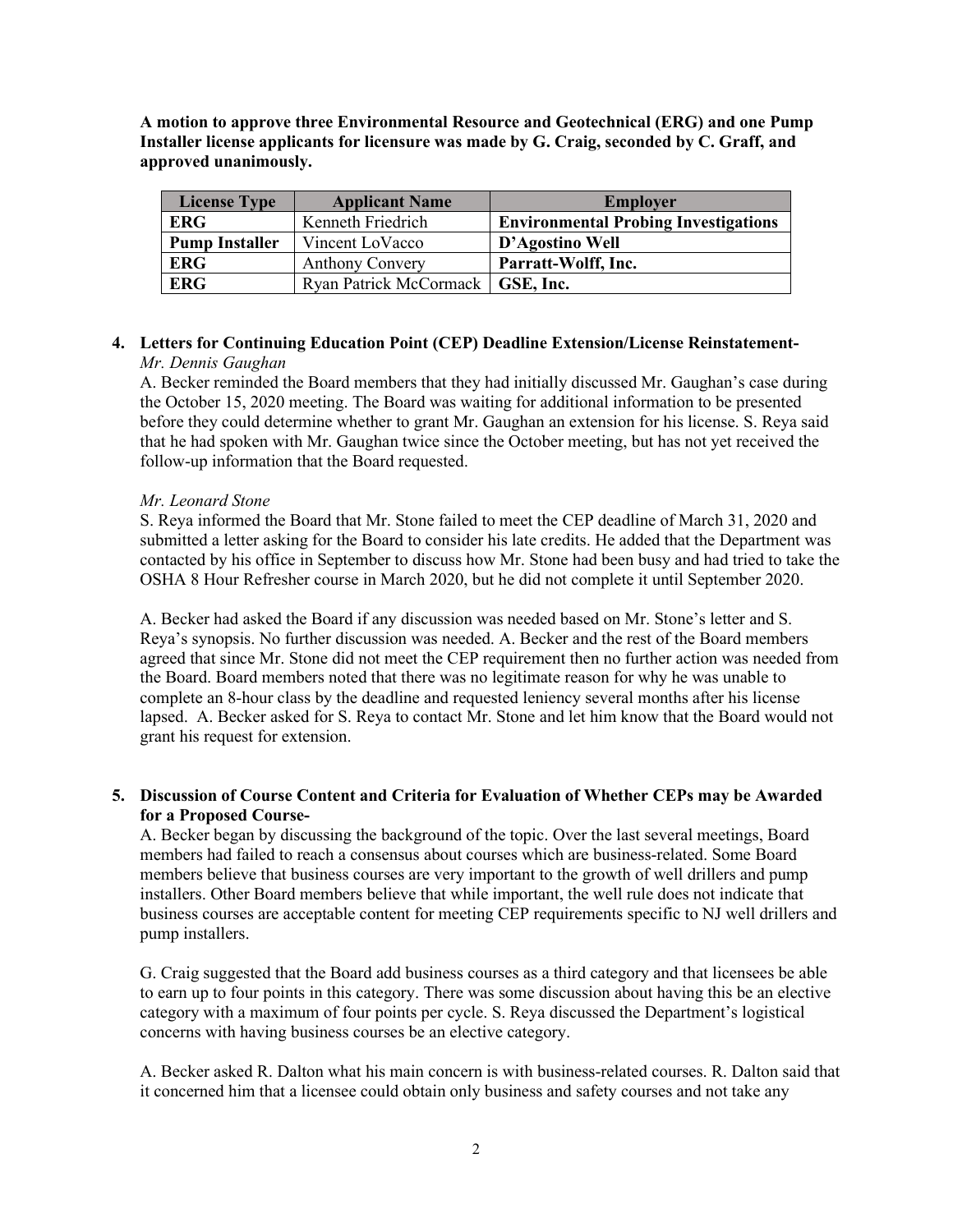technical courses. J. Yost agreed with R. Dalton's assessment and said that licensees should not be allowed to do that. G. Craig said that the business courses are important to business owners, who are also well drillers, to gain the knowledge to make their employees more well-rounded in the industry. These courses would also be informative for licensees who are looking to own businesses in the future. J. Yost said that he did not believe that the Board should get involved in the business side of the industry. J. Hoffman agreed with J. Yost.

J. Hoffman said that the Licensed Site Remediation Professional (LSRP) Board does not approve business courses for LSRPs but does approve ethics courses as a third category. Eric Hoffmann, LSRP with Peak Environmental who was also present on the call, further clarified that the ethics courses are not business ethics but pertain to the ethics of their site work as it relates to applicable regulations. M. Ortega brought up that when a member of the LSRP Board came in to discuss their CEP program, they said that not many ethics courses are offered, and it often becomes problematic when it gets close to the deadline. He also noted that it could be problematic for licensees if an additional category was created for business courses due to the lack of course offerings.

**A motion to accept business courses as technical credits was made by G. Craig and seconded by C. Graff. A. Becker asked for a vote from all the Board members for this motion. G. Craig, C. Graff, G. Poppe, and A. Becker voted in favor. J. Yost, J. Hoffman, S. Domber, and R. Dalton voted against. After the vote ended in a tie, J. Yost changed his vote to be in favor of the motion. The motion passes.**

The Board members were reminded that this is not a blanket approval for all business courses. Each course will continue to be reviewed for content on a case by case basis.

# **6. Continuing Education Course Application Review-**

#### *WorldWide Drilling Resource, Inc. (WorldWide)*

S. Reya informed the Board that a representative from WorldWide had emailed the Department after their course, WorldWide DownHome DrillFest TM, was approved in October. One of the previously approved courses, Saving Money Pumping Groundwater, needed to be replaced with a new course. If the replacement course was approved, the seminar would be worth up to six CEPs. WorldWide had proposed the new course, "Down Hole Video."

# **A motion to accept Down Hole Video as a replacement for Saving Money Pumping Groundwater was made by J. Yost, seconded by G. Poppe and approved unanimously.**

#### *George Cruz – New Jersey Water Association Course*

A. Becker asked J. Yost if this course was good for his water treatment license and J. Yost said that it was. A. Becker read the course description to the Board. C. Graff confirmed that Mr. Cruz was not teaching the course but attended the course and was applying as an individual for course approval.

# **A motion to accept Water Well Rehabilitation and Maintenance course for Mr. George Cruz was made by G. Poppe, seconded by G. Craig and approved unanimously.**

#### *National Drilling Association (NDA)*

A. Becker asked S. Reya about how many credits NDA was requesting. S. Reya said that NDA did not request a specific amount of points. The Board members reviewed the courses for the NDA 2020 Buckeye Chapter Virtual Fall Training Expo. A. Becker asked if any further discussion was needed for the courses.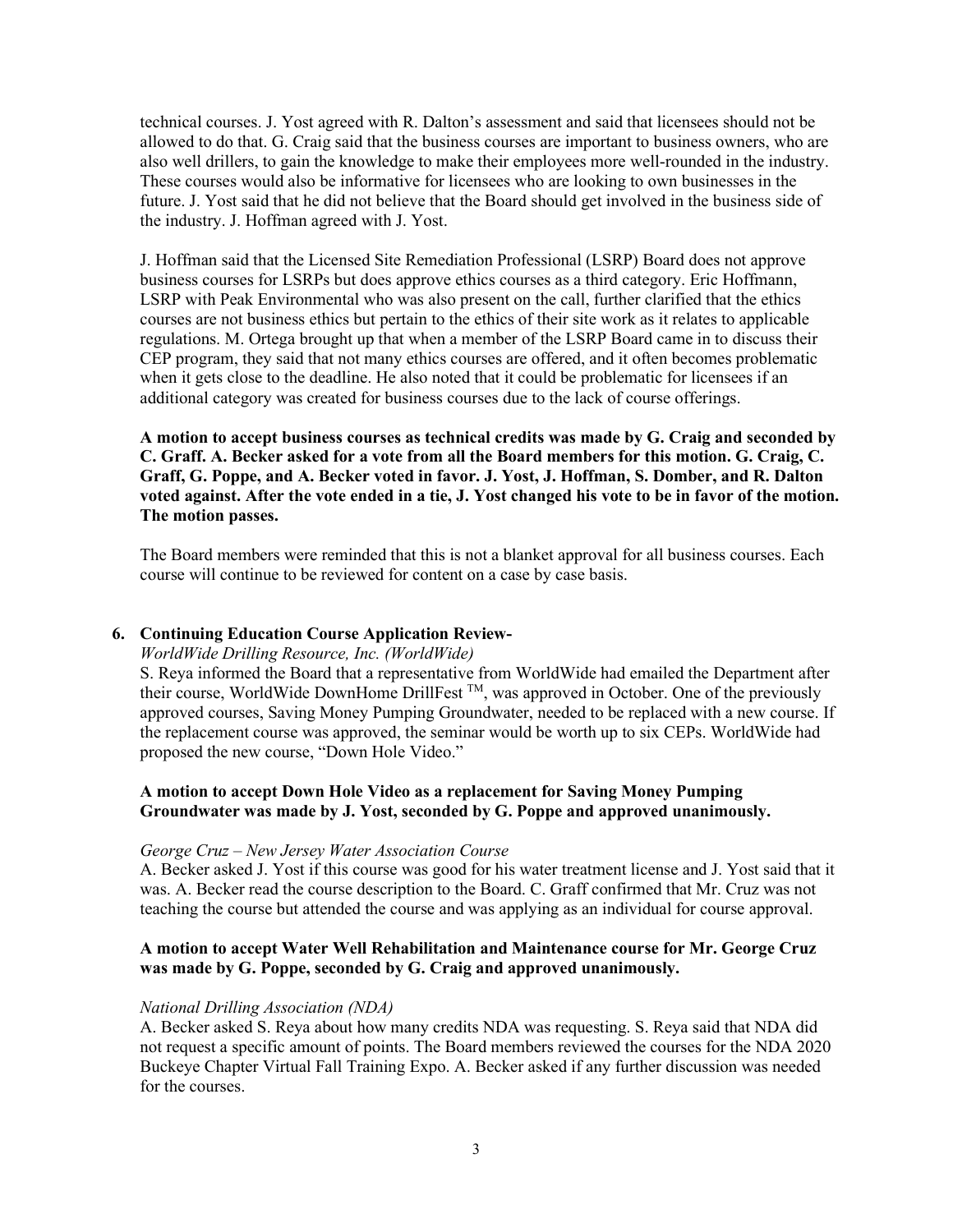**A motion to approve the NDA 2020 Buckeye Chapter Virtual Fall Training Expo for two (2) technical and two (2) safety CEPs was made by G. Craig, seconded by G. Poppe and approved unanimously.** 

| Approved NDA 2020 Buckeye Chapter Virtual Fall Training Expo |             |
|--------------------------------------------------------------|-------------|
| <b>Course Names</b>                                          | <b>CEPs</b> |
| Drilling with Diamond Bits                                   | 1 Technical |
| Encountering Odorous Gases and Vapors                        |             |
| "CALL BEFORE YOU DIG" It's the LAW                           |             |
| Common Issues Identified by Commercial Enforcement Officials |             |

# *National Ground Water Association (NGWA)*

A. Becker asked the Board members to go through all the courses which NGWA submitted for credit for Groundwater Week 2020. The Board members decided to approve all the courses which they believed to be acceptable at the end and would make individual motions for courses which they deemed unacceptable. Courses which were under 30 minutes long were not reviewed by the Board, as they do not meet the threshold for the minimum acceptable course duration set by prior Board motion.

# **A motion to approve 40 courses for 2020 NGWA Groundwater Week was made by G. Poppe, seconded by R. Dalton, and approved unanimously.**

| <b>Approved NGWA Groundwater Week 2020 Course Names</b>                    | <b>CEPs</b>   |
|----------------------------------------------------------------------------|---------------|
| Asset Management for Sustainable Wells: Not Just for Utility Water Supply  | 1 Technical   |
| Basic Curves and Residential Sizing Examples                               | 1 Technical   |
| Biology and Chemistry of In Situ Activated Carbon during Remediation       |               |
| Applications                                                               | 1.5 Technical |
| Drones plus Geophysics: A Better Platform for Better Site Characterization | 1 Technical   |
| Family Business Succession in the Water Well Industry                      | 1 Technical   |
| Federal Legislative Issues Affecting the Water Well Industry               | 1 Technical   |
| Friction Loss Defined and Basic Friction Loss Calculations                 | 1 Technical   |
| <b>Groundwater Remediation Technologies</b>                                | 1 Technical   |
| Grouting and Drilling Jobs that Didn't Follow the Book                     | 1 Technical   |
| Helping Well Owners Understand their Risks and Well Vulnerability          | 1 Technical   |
| Hey Hey PFAS Go Away! - The Forever Chemical That's Finite                 | 1 Technical   |
| How to Read a Profit and Loss Statement: More Than Just Numbers            | 1 Technical   |
| How to Upgrade Your Irrigation Pump Motor Control to Reduce Downtime       | 1 Technical   |
| Hydrogeologic Classification System for Water-Well Boreholes               | 1 Technical   |
| Improving Effectiveness (OEE) for a Single Irrigation System or Across All |               |
| Your Systems Using Cloud Technology                                        | 1 Technical   |
| Improving the Value of Legacy Data Sets Using Modern Methods               | 1.5 Technical |
| Installing All Types of Pump Controls at the Well                          | 1 Technical   |
| Large Wells/Small Spaces: The Challenges of Urban Drilling                 | 1 Technical   |
| Liability and Technical Considerations for GHX Design & Installation for   |               |
| <b>GSHP</b> Systems                                                        | 1 Technical   |
| Motor Mysteries Solved                                                     | 1 Technical   |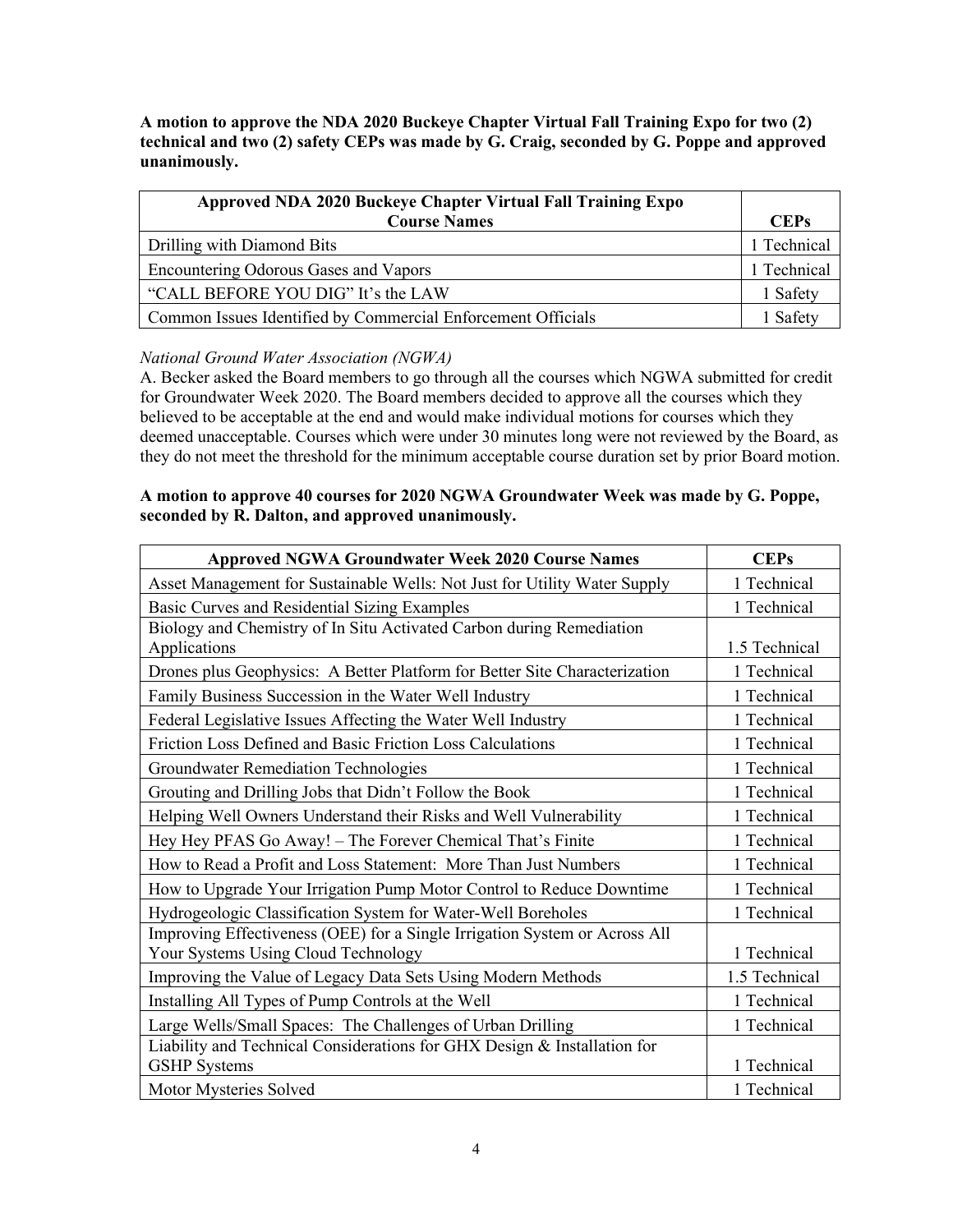| NPSH and Avoiding Cavitation                                                                                                                                                       | 1 Technical |
|------------------------------------------------------------------------------------------------------------------------------------------------------------------------------------|-------------|
| Peristaltic Chemical Feed Metering Pumps: Installation and Maintenance                                                                                                             | 1 Technical |
| Power Quality and Pumps - Is Your Power Killing Your Pumps?                                                                                                                        | 1 Technical |
| Predictive Maintenance of Heavy Equipment                                                                                                                                          | 1 Technical |
| Pressure Hazards in the Groundwater Industry                                                                                                                                       | 1 Safety    |
| Profiting from Adding Water Treatment and Service Operations                                                                                                                       | 1 Technical |
| Proper Drill Site Assessment, Preparation, and Execution                                                                                                                           | 1 Safety    |
| Proper Pump Selection Minimizes Operation and Maintenance Costs                                                                                                                    | 1 Technical |
| Realistic Budgeting to Reinvest in Your Business                                                                                                                                   | 1 Technical |
| Remote Monitoring for Irrigation Systems that Continue to Run When<br><b>Communication Links are Lost</b><br>Select the Right Pump for You Job: Vertical Lineshaft and Submersible | 1 Technical |
| Turbines                                                                                                                                                                           | 1 Technical |
| Single Phase Motor and Control Testing                                                                                                                                             | 1 Technical |
| Smarter and Faster – Tools to Manage Your Day-to-Day Operations                                                                                                                    | 1 Technical |
| Solar Groundwater Pumping Systems                                                                                                                                                  | 1 Technical |
| Sustainable Groundwater Management: Explaining How Our Metrics and<br>Modeling Approaches Support Our Decision-Making                                                              | 1 Technical |
| The Holy Grail – In Search of ASR Well Development Optimization                                                                                                                    | 1 Technical |
| Things You Didn't Know You could do with a Variable Frequency Drive                                                                                                                | 1 Technical |
| Water Well Cleaning and Maintenance - Maintaining Quantity and Quality                                                                                                             | 1 Technical |
| Water Well Inspections for Real Estate Transactions in Your State                                                                                                                  | 1 Technical |
| Well Cleaning Chemicals: Selection, Application, and the Treatment Process                                                                                                         | 1 Technical |

The following courses were not approved by the Board:

**A motion to not recommend "EcoVoices Immediately: Community Service and Outreach with Theatrical Energy!" was made by G. Poppe, seconded by G. Craig, and approved unanimously.**

**A motion to not recommend "Federal Business Income Taxation Update" was made by G. Craig, seconded by J. Hoffman, and approved unanimously.** 

**A motion to not recommend "Five Ways to Build a Workplace Employees Love" was made by G. Craig seconded by J. Yost and approved unanimously.**

**A motion to not recommend "Groundwater Guardians: Spreading the Word to Protect the Resource" was made by C. Graff, seconded by G. Craig, and approved unanimously.**

**A motion to not recommend "Groundwater is Captivating: Engaging Grades 3 – 12!" was made by G. Craig, seconded by G. Poppe, and approved unanimously.**

**A motion to not recommend "How COVID-19 Affected Our Business Operations: Lessons Learned" was made by G. Poppe, seconded by J. Yost and approved unanimously.**

**A motion to not recommend "Managing Remote Employees" was made by S. Domber, seconded by G. Poppe, and approved unanimously.**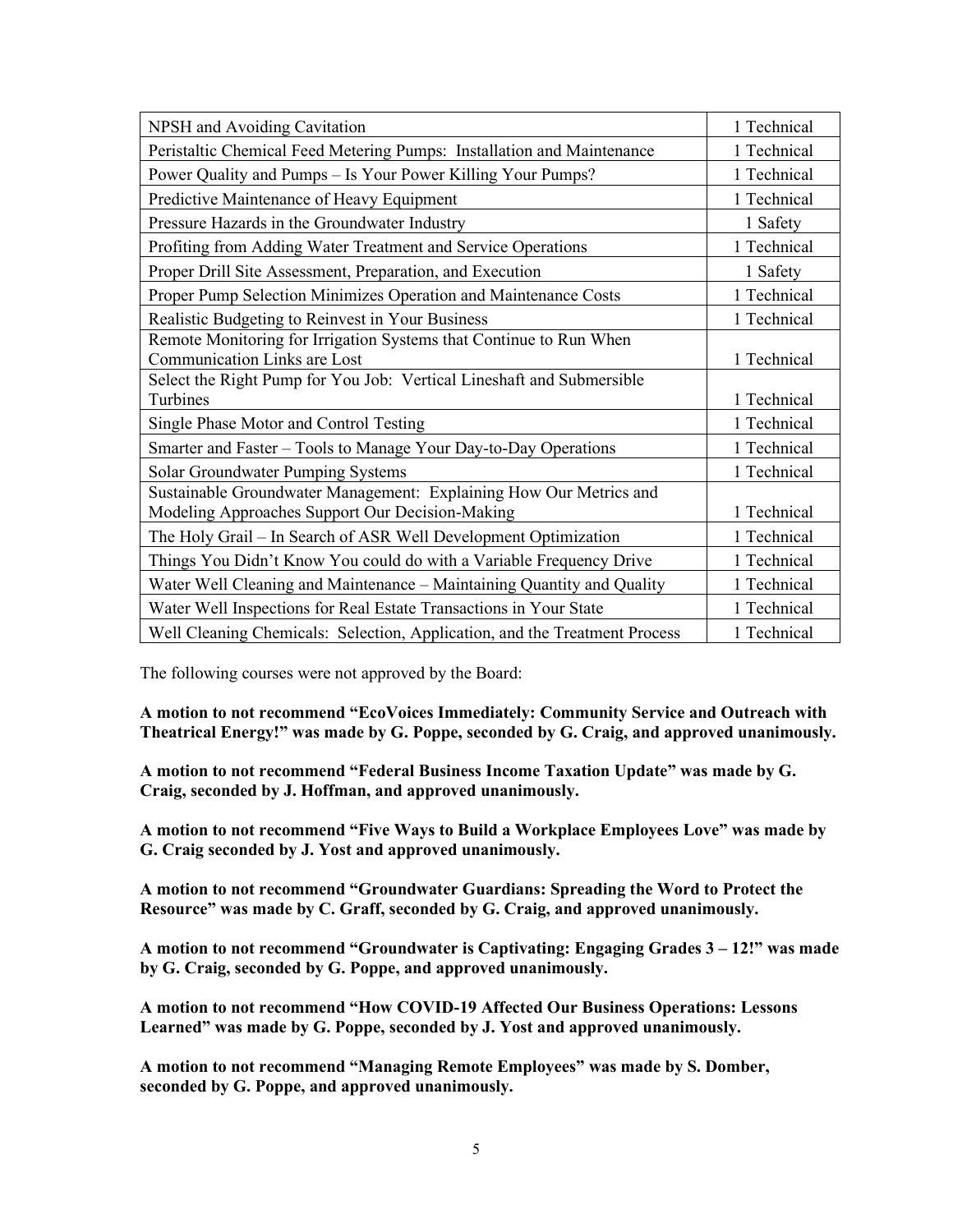**A motion to not recommend "Marketing Your Business for the Future" was made by J. Yost, seconded by S. Domber, and approved unanimously.**

**A motion to not recommend "New Recovery Wellfield Due-Diligence and Design in Southern Arizona" was made by S. Domber, seconded by G. Poppe, and approved unanimously.**

**A motion to not recommend "Showcasing Your Business Online" was made by J. Yost, G. Poppe, and approved unanimously.**

**A motion to not recommend "State and Local Tax – Updates, Pitfalls, and Opportunities" was made by R. Dalton, seconded by C. Graff, and approved unanimously.**

G. Craig left the meeting at 11:04 am, a quorum was still present as the Board voted on the courses.

## **7. Enforcement Update-**

J. Altieri provided the Board with an update on the Well Permitting Section's enforcement activities between September 24, 2020 and November 19, 2020.

**New Investigation** – Improper well decommissioning – Lebanon Twp., Hunterdon County

**Issue:** Homeowner improperly filled in (not tremie-grouted) a cased well while constructing new home and did so without a license. Homeowner alerted Department after County requested a completed decommissioning report for the old well, which is now within the footprint of his home.

**Enforcement Action**: After investigation, the property owner claims the original well driller of new replacement well never came back to decommission old well, so he filled the well in with cement on his own. Homeowner was advised to try and access the well if possible, to have licensed well driller drill out any material to depth and redo grouting for proper decommissioning. Department staff to follow up.

**New Investigation** – Unpermitted/unlicensed mon. well construction – Freehold Boro, Monmouth Co. – Three wells total

**Issue:** LSRP requested completed well records for three monitoring wells from Department after original well driller refused to submit records for well permits, he obtained but was not on-site when the wells were constructed. LSRP confirmed that an unlicensed well driller constructed the wells without licensed well driller supervision for three out of seven permits obtained.

**Enforcement Action:** Bureau staff ordered three wells to be properly decommissioned by a licensed well driller with alternate decommissioning method (drill out) under Bureau supervision. Remaining four permits need to be cancelled by original well driller since they are no longer valid (expired).

**Ongoing Investigations** – Improper well construction-Gloucester County

**Issue:** One instance of improper well construction of a domestic replacement well whereas the licensed Journeyman well driller did not construct a well with enough grouted length of casing to case off a potential source of contamination. The well to be constructed was short of the minimum distance to a septic system so the approved permit was issued with a condition to install additional casing and grout as usual permitting procedures.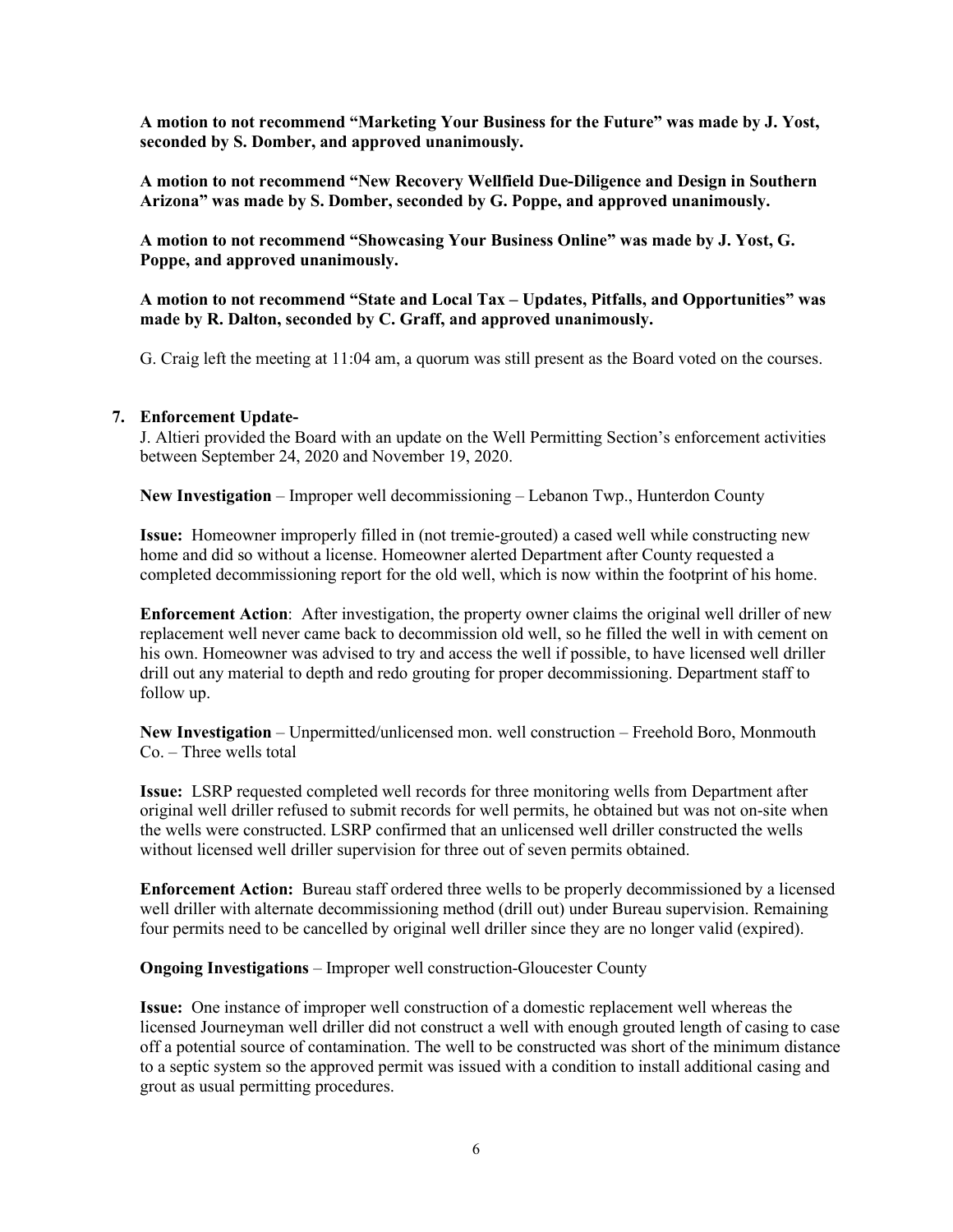**Update:** The driller claims there was an error in identification of septic distances to well after closer inspection. Driller needs to submit additional documentation to verify error before issue of Noncompliance is resolved. Still pending resolution.

# **8. Rule Status Update-**

J. Mattle informed the Board that the well rule (N.J.A.C. 7:9D) is on two separate paths in the proposal/adoption process. The first path, which the Board has been updated on over the last several months, is currently in the public comment period for revisions to continuing education and other administrative clarifications. Due to the timing of the rule update, the well rule, as it is currently written, is going to sunset on January 31, 2021. As a result, the alternate path that the well rule is going to take is to readopt the current rule without any changes because the rule would expire if not extended since the sunset date is before the proposed rule update could be adopted and operable.. J. Mattle explained that the changes that are proposed and are undergoing public comments are still following the prescribed timeframe and members should not be alarmed if they see a notice that says the Department is proposing to readopt the rule without change.

# **9. Geothermal Projects Update-**

## *Direct Exchange (DX)*

S. Reya informed the Board that there has been some movement recently with the proposed DX well installation and grout demo. He said that he was recently contacted by a contractor and a well driller who were looking for some information on the necessary remaining steps for the installation and for potential state-wide approval of the technology. S. Reya said that he would follow up with the Board volunteers who expressed interest in attending if and when he receives any additional information.

# *Princeton*

S. Reya noted that 184 wells have been completed for the Princeton geothermal well field. The Department has received reports of a few wells which were damaged when new wells were being constructed. Some newly constructed wells had intercepted previously constructed wells. S. Reya continues to work with the drilling contractors to properly decommission or replace these wells, however, the destruction of numerous wells during the drilling of adjacent bores has caused concern.

A. Becker asked how far apart the wells are on the site. S. Reya said that he believed that the wells were about 20 to 25 feet apart. S. Reya noted that the original test well which was installed had also drifted over 100 feet from vertical at the bottom of the hole though that well was significantly deeper than the current wells being drilled (850 ft.). S. Reya said that from a regulatory standpoint, things are going very well. There are currently six drill rigs on the site and having the International Ground Source Heat Pump Association inspectors on site overseeing and reporting the drilling and grouting activities has been extremely beneficial in ensuring compliance.

# *Woodbury Geothermal Site Recommissioning*

S. Reya informed the Board that approximately 60 wells have been successfully overdrilled and have had conforming wells installed. There are still some remaining wells that cannot be located or accessed due to site constraints. The contractor performing the re-commissioning also believes that some of the wells on the site plan were never installed. They are continuing to perform excavation and site work and will document their findings and submit them to the Department for review.